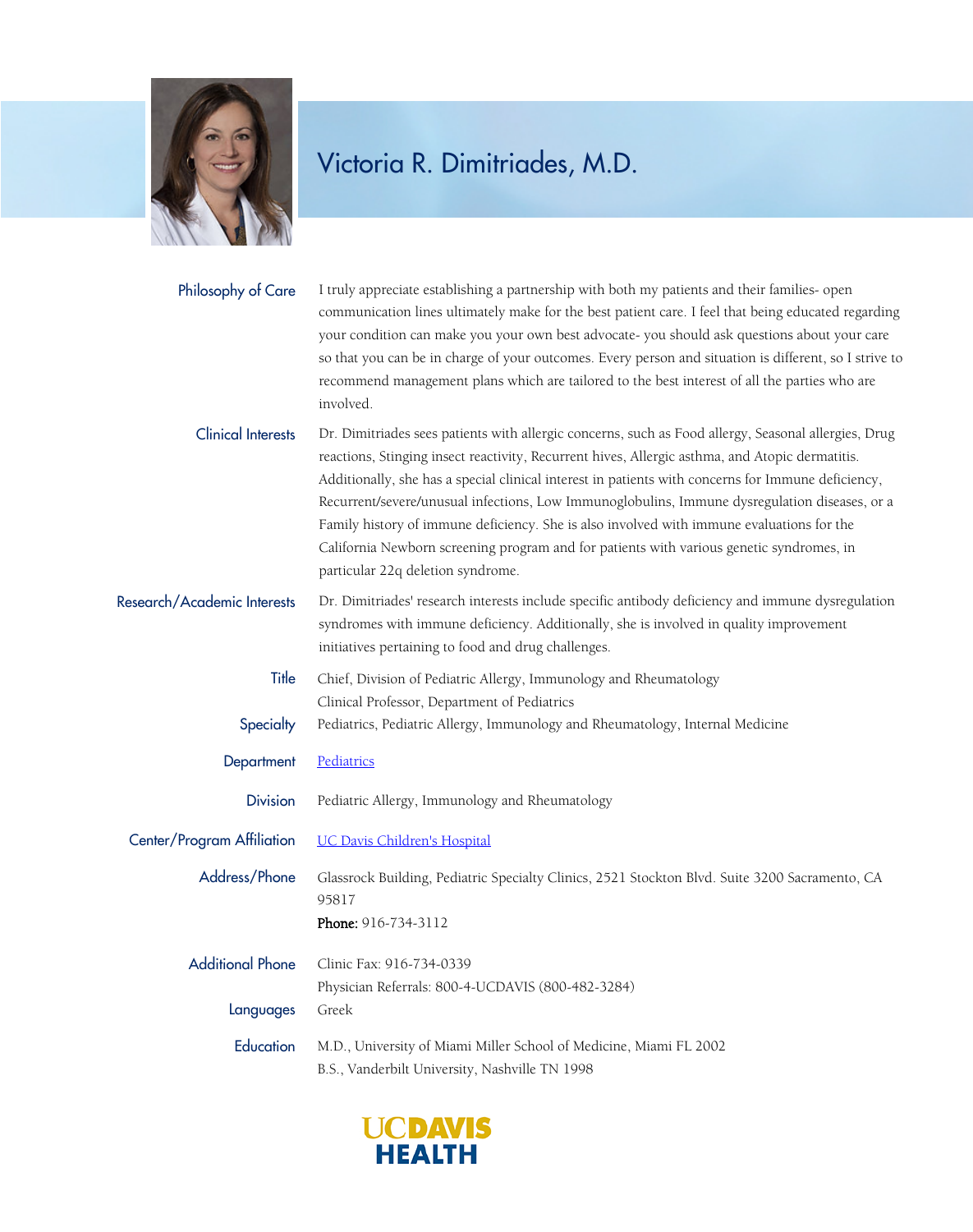

## Victoria R. Dimitriades, M.D.

| Residency                         | Pediatrics, Drexel University/St. Christopher's Hospital for Children, Philadelphia PA 2002-2005                                                                                         |
|-----------------------------------|------------------------------------------------------------------------------------------------------------------------------------------------------------------------------------------|
| <b>Fellowships</b>                | Allergy/Immunology, Louisiana State University/Childern's Hospital of New Orleans, New Orleans<br>LA 2006-2009                                                                           |
| <b>Board Certifications</b>       | American Board of Allergy and Immunology                                                                                                                                                 |
| <b>Professional Memberships</b>   | American Academy of Allergy, Asthma and Immunology<br>American College of Allergy, Asthma and Immunology<br>Clinical Immunology Society                                                  |
|                                   | Sacramento Valley Allergy Society                                                                                                                                                        |
| <b>Honors and Awards</b>          | Friends of Nursing Excellence Award, UC Davis Health, 2019<br>Best Poster Presentation by Faculty or Research Professional, Pediatrics Research Day, LSU Health<br>Sciences Center, 2015 |
| <b>Select Recent Publications</b> | Nguyen A, Dimitriades VR. Recurrent Respiratory Viral Infections in a 22q11.2 Deletion Syndrome<br>Patient. J Clin Immunol. 2020;(Suppl 1):S162.                                         |

Cheng J, Dimitriades VR. Paradoxical Inflammatory Response Syndrome in an Immunocompetent pediatric patient with Cryptococcus Gatii meningitis. J Inv Medicine. 2020;68(Suppl 1):A1–A228.

de Jesus AA, Hou Y, Brooks S, Malle L, Biancotto A, Huang Y, Calvo KR, Marrero B, Moir S, Oler AJ, Deng Z, Montealegre Sanchez GA, Ahmed A, Allenspach E, Arabshahi B, Behrens E, Benseler S, Bezrodnik L, Bout-Tabaku S, Brescia AC, Brown D, Burnham JM, Caldirola MS, Carrasco R, Chan AY, Cimaz R, Dancey P, Dare J, DeGuzman M, Dimitriades VR, Ferguson I, Ferguson P, Finn L, Gattorno M, Grom AA, Hanson EP, Hashkes PJ, Hedrich CM, Herzog R, Horneff G, Jerath R, Kessler E, Kim H, Kingsbury DJ, Laxer RM, Lee PY, Lee-Kirsch MA, Lewandowski L, Li S, Lilleby V, Mammadova V, Moorthy LN, Nasrullayeva G, O'Neil KM, Onel K, Ozen S, Pan N, Pillet P, Piotto DG, Punaro MG, Reiff A, Reinhardt A, Rider LG, Rivas-Chacon R, Ronis T, Rösen-Wolff A, Roth J, Ruth NM, Rygg M, Schmeling H, Schulert G, Scott C, Seminario G, Shulman A, Sivaraman V, Son MB, Stepanovskyy Y, Stringer E, Taber S, Terreri MT, Tifft C, Torgerson T, Tosi L, Van Royen-Kerkhof A, Wampler Muskardin T, Canna SW, Goldbach-Mansky R. Distinct interferon signatures and cytokine patterns define additional systemic autoinflammatory diseases. J Clin Invest. 2020;130(4):1669-1682.